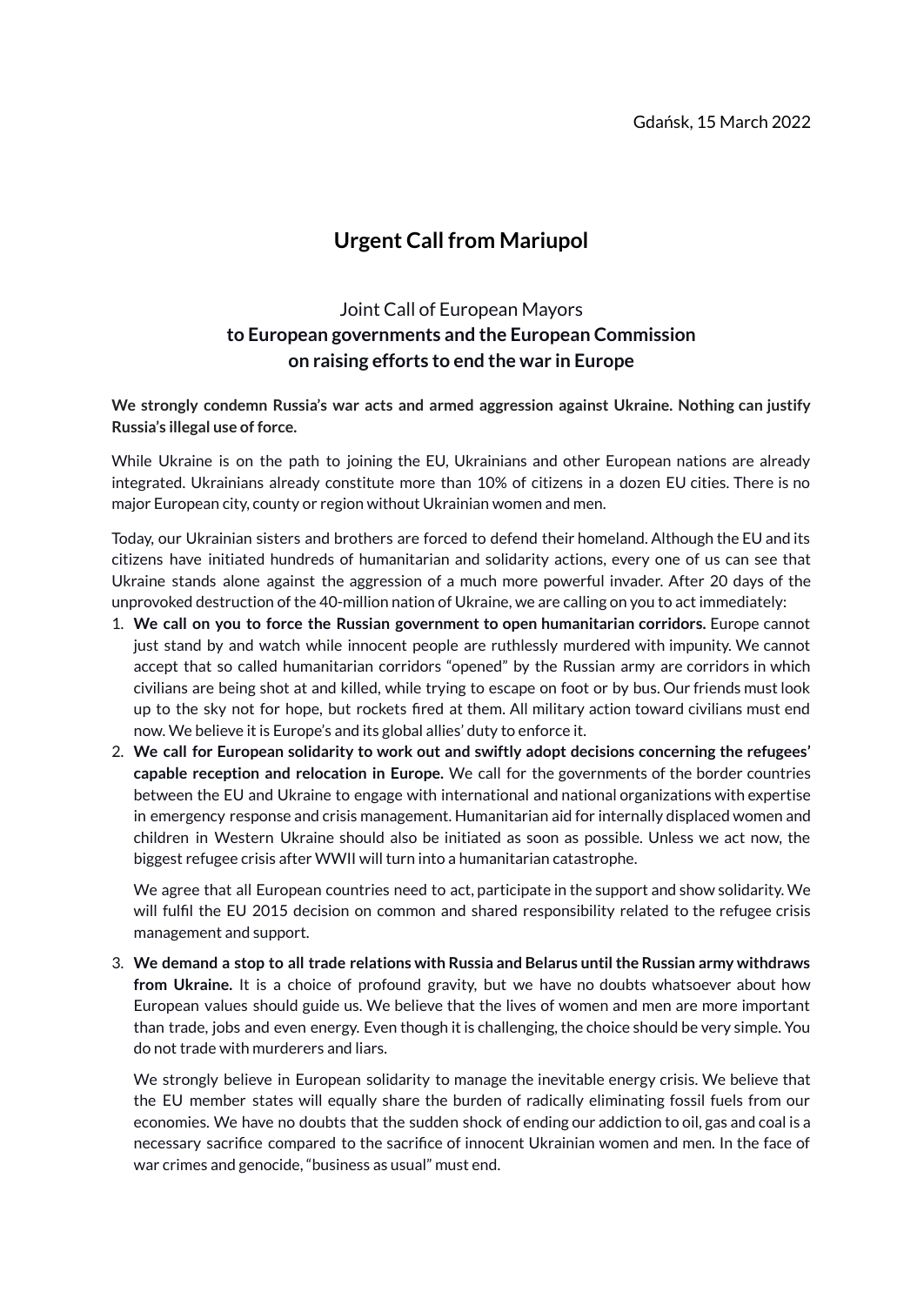Finally, we call on all the mayors of the world and on the international community to speak with one voice: deliberate attacks on civilians are war crimes. Starving thousands of innocent men, women and children and making entire communities of people die from hypothermia is genocide. International tribunals must fulfill their duties. The guilty must be punished. In order to do so, war crimes evidence must be well documented for future trials at the ICC and elsewhere.

It is with great respect that we observe thousands of brave Russian youth and elders who are being detained for taking part in rallies each day. At the same time, we condemn all those who support Russian propaganda that makes it impossible for their fellow citizens to access the truth. In fact, they support the terror in Ukraine.

We hereby demand the immediate release of the captured, detained and, most probably, tortured mayors of Melitopol and Dniprorudne. We are hoping for a longstanding peace between the EU and a democratic and law-abiding Russia that respects human rights.

For the past 20 days, the citizens of our cities and villages have been helping Ukrainian refugees, and we will not stop helping in any way we can. This is our priority. However, the current situation does not allow us not to speak out about what our citizens feel.

Could we ever again believe in Europe if it lets one of the European countries bleed out and fall into ruin? We ask for more. The time is now.

Mayors of European Cities and European City :

- 1. Vadim Boichenko, Mayor of Mariupol
- 2. Aleksandra Dulkiewicz, Mayor of Gdansk
- 3. Dario Nardella, Mayor of Florence, President of the Eurocities ( association of 233 cities)
- 4. Roberto Gualtieri, Mayor of Rome
- 5. Zdeněk Hřib, Mayor of Prague
- 6. Rafał Trzaskowski, Mayor of Warsaw
- 7. Raymond Johansen, Governing Mayor of Oslo
- 8. Sadiq Khanm Mayor of London
- 9. Carlos Moedas, Mayor of Lisbon
- 10. Kostas Bakoyannis, Mayor of Athens
- 11. Tomas Gulbinas, Deputy Mayor of Vilnius
- 12. Edvards Smiltens, Vice Mayor of Riga
- 13. Minna Arve, Mayor of Turku
- 14. Mathias De Clercq, Mayor of Ghent
- 15. Burkhard Jung, Mayor of Leipzig
- 16. Peter Kurz, Mayor of Mannheim
- 17. Peter Feldmann, Lord Mayor of Frankfurt am Main
- 18. Triin Varek, Mayor of Rakvere
- 19. Gunter Czisch, Lord Mayor City of Ulm
- 20. Katrin Albsteiger, Lord Mayor, City of Neu-Ulm
- 21. Filipe Ferreira, Metropolitan Secretary, Lisbon Metropolitan Area
- 22. Tomislav Tomašević, Mayor of Zagreb
- 23. Ricardo Rio, Mayor od Braga
- 24. Leoluca Orlando, Mayor of Palermo, President of the Sicilian Association of Cities
- 25. Juan Mari Aburto, Mayor of Bilbao
- 26. Laia Bonet, Deputy Mayor of Barcelona
- 27. Ernest Maragall Barcelona Metro Area, Vice-president of the Barcelona Metropolitan Area
- 28. Jordi Ballart, Mayor of Terrassa
- 29. Jennifer Ramírez, Councillor of Terrassa
- 30. Bev Craig, Councillor, Manchester,
- 31. Andy Burnham, Mayor of Greater Manchester
- 32. Matteo Lepore, Mayor of Bologna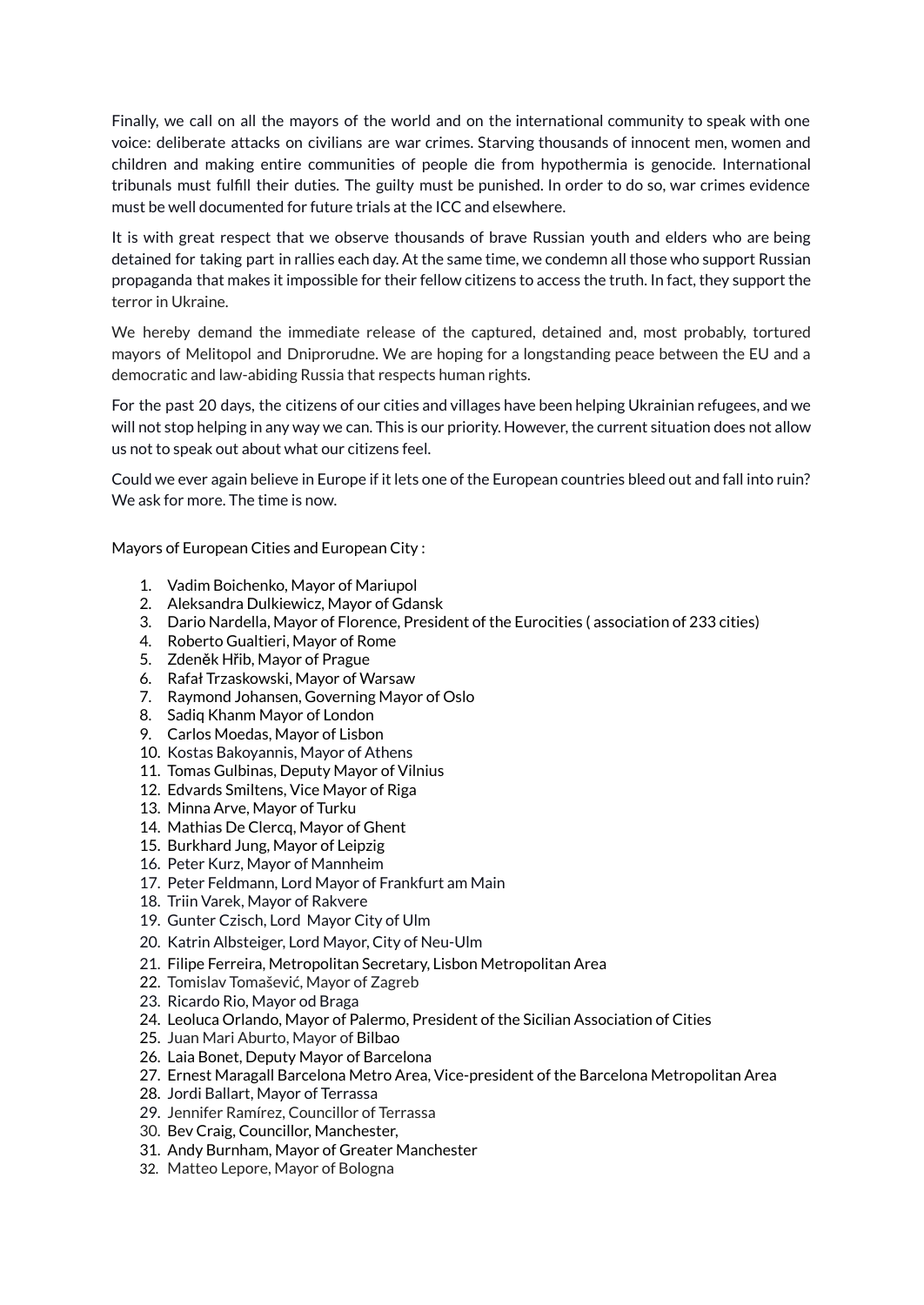- 33. Anna-Lisa boni, Deputy Mayor, Bologna
- 34. Michèle Rubirola, Mayor of Maresille
- 35. Gregory Doucet, Mayor of Lyon
- 36. Rita Viljanen, City of Vantaa
- 37. Jimmy Nordengren, Deputy Mayor of Örebro
- 38. Dominic Fritz, Mayor of Timisoara
- 39. Jukka Makela, Mayor of the City of Espoo
- 40. Wojciech Szczurek, Mayor of Gdynia
- 41. Jacek Karnowski, Mayor of Sopot, president of the Polish Local Government Movement 'Tak! dla Polski'
- 42. Ellie King, Cabinet member for Public Health, Communities and One City, Bristol
- 43. Susana Carillo Aparicio, Vice Mayor of Malaga
- 44. Huw Thomas, Leader of Cardiff Council
- 45. Lauri Lyly, Mayor of Tampere
- 46. Aino-Maija Luukkonen, Mayor of Pori
- 47. Anna Tenje, Mayor of Växjö
- 48. Visvaldas Matijosaitis, Mayor of Kaunas
- 49. Johan Persso, Mayor of Kalmar
- 50. Ritva Viljanen, Mayor of Vantaa
- 51. Ann Kajson Carlqvist, Mayor of Trelleborg
- 52. Erik Rostoft, Deputy Mayor of kristiansand
- 53. Laur Kaljuvee, Vice Mayor of Rakvere
- 54. Lars Vikinge, City of Linkoping
- 55. Janis Baiks, Chairman of Valmiera
- 56. Rytis Račkauskas, Mayor of Panevezys City
- 57. Ralvis Ragainis, Chairman of Jēkabpils municipality Council
- 58. Jimmy Nordengren, Mayor of Orebo
- 59. Aires Pereira, Mayor of Póvoa de Varzim
- 60. Anders Josefsson, Deputy Mayor of Lulea
- 61. Tadeusz Truskolaski, Mayor of Białystok, president of the Union of Polish Metropolises
- 62. Rafał Bruski, Mayor of Bydgoszcz
- 63. Marcin Krupa, Mayor of Katowice
- 64. Jacek Majchrowski, Mayor of Kraków
- 65. Krzysztof Żuk, Mayor of Lublin
- 66. Hanna Zdanowska, Mayor of Łódź
- 67. Jacek Jaśkowiak, Mayor of Poznań
- 68. Konrad Fijołek, Mayor of Rzeszów
- 69. Piotr Krzystek, Mayor of Szczecin
- 70. Jacek Sutryk, Mayor of Wrocław
- 71. Dorota Zmarzlak, Mayor of Izabelin
- 72. Janusz Wróbel, Mayor of Pruszcz Gdański
- 73. Magdalena Kołodziejczak, Mayor of Pruszcz Gdański rural commune
- 74. Krzysztof Swat, Mayor of Krynica Morska
- 75. Michał Pasieczny, Mayor of Rumia
- 76. Hanna Pruchniewska, Mayor of Puck
- 77. Artur Tusiński, Mayor of Podkowa Leśna
- 78. Piotr Grzymowicz, Mayor of Olsztyn
- 79. Anna Mieczkowska, Mayor of Kołobrzeg
- 80. Arkadiusz Wiśniewski, Mayor of Opole
- 81. Andrzej Nowakowski, Mayor of Płock
- 82. Jerzy Łuźniak, Mayor of Jelenia Gora
- 83. Roman Szełemej, Mayor of Wałbrzych
- 84. Artur Kozioł, Mayor of Wieliczka
- 85. Gabriela Staszkiewicz, Mayor of Cieszyn
- 86. Przemysław Major, Deputy Mayor of Cieszyn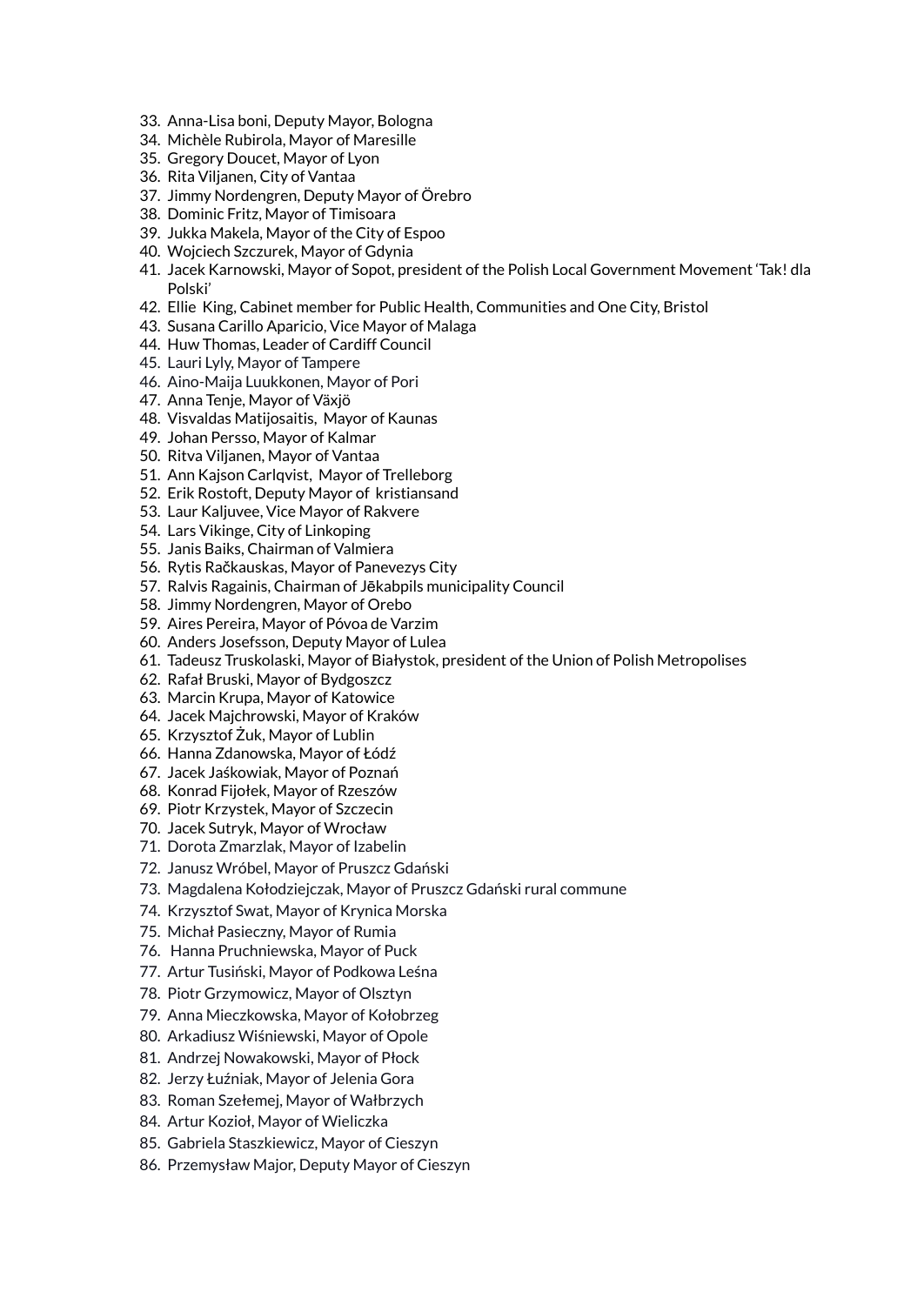- 87. Daniel Putkiewicz, Mayor of Piaseczno
- 88. Małgorzata Żebrowska, Mayor of Łomianki
- 89. Marcin Jakubowski, Mayor of Mińsk Mazowiecki
- 90. Elżbieta Radwan, Mayor of Wołomin
- 91. Albina Łubian, Mayor of Pilawa
- 92. Marek Banaszek, Mayor of Józefów
- 93. Mirosław Lech, Mayor of Korycin municipality
- 94. Beata Moskal-Słaniewska, Mayor of Świdnica
- 95. Roman Ciepiela, Mayor of Tarnów
- 96. Kazimierz Karolczak, President of the Metropolitan Area of Silesia
- 97. Zygmunt Frankiewicz, President of the Union of the Polish Cities
- 98. Henk Bouwman, Secretary-General, METREX network for European Metropolitan Regions and Areas (Association of 51 metropolitan regions and areas inhabited by 125 million inhabitants)
- 99. Antonella Valmorbida, Secretary General of ALDA, Strasbourg
- 100. Mantas Jurgutis, President of Union of the Baltic Cities

With a global support:

101. Nina Hachigian, Deputy Mayor for International Affairs in Los Angeles 102. Wen-Je Ko, Mayor of Taipei

## **Mr Charles Michel, President ofthe European Council and Honorable Prime Ministers and Heads of States**

## **Ms Ursula Von Layen, President ofthe European Commission**

From the chat

13:34:42 From Kaunas City Municipality to Everyone : Union of the Baltic Cities strongly supports this initiative. The time to act is now and we will do so. Ukraine was not, is not and will not be alone.

13:36:40 From dariakaleniuk to Everyone : Russian elite and their families love Prague - they purchase luxurious real estate in this beautiful city. Often they are hiding behind shell companies. I call Prague city administration to look into this problem. We need to kick out Russian elite from European and American cities, we need to seize their luxurious real estate

13:39:11 From Raivis Ragainis to Everyone : Latvia, Jēkabpils strongly condemn Russia war in Ukraine. We accept joint call of support. Slava Ukraina! 13:40:39 From Michal Geisler, Prague to Everyone : is it still possible adjust the wording of the point of resolution regarding help to refugees? Thank you. Zdeněk Hřib, Prague

13:40:48 From Johan Persson, Mayor City of Kalmar to Everyone : City of Kalmar support of course the proposal.

13:42:18 From Ieva Dirmaitė, Vilnius Mayor's Office to Everyone : This is the web Vilnius Deputy Mayor Tomas Gulbinas just mentioned - here is all info (Q&A) about Vilnius help to Ukrainians who come to us: https://ukraina.vilnius.lt/ua/ (in Ukrainian language too).

13:42:41 From Huw Thomas to Everyone : Hi, Councillor Huw Thomas here, Leader of Cardiff, Capital City of Wales. We send love, prayers, and total solidarity to the people of Ukraine, and utterly condemn the Russian invasion. We are very happy to sign the draft declaration, and welcome the strengthening of the language around the ICC – there must be justice for the crimes Russia has committed.

Wales has offered to be a super-sponsor for receiving Ukrainian refugees to the UK, and we will continue to press the British Government for further action – both in terms of military and economic aid to Ukraine, sanctions on Russia, and providing greater welcome to refugees. 13:44:55 From Taisia Apanovych to Everyone : On March 4, 2022, Energodar Mayor Mr. Dmytro Orlov was under severe pressure, Bucha Mayor Mr.

Anatoliy Fedoruk was wounded on March 6, Russian invaders killed Hostomel Mayor Mr.Yurii Prylypko on March 6. The connection was lost with Mayor of Kherson Mr. Ihor Kolykhayev.

On March 11, 2022, it became known that the Russian army had abducted Melitopol Mayor Mr. Ivan Fedorov.

On March 13, 2022 the mayor of Dniprorudnyi Matveyev Yevhen was also abducted.

<sup>(...)</sup>

<sup>13:45:19</sup> From Taisia Apanovych to Everyone : Condemn and appeal to stop persecution, detention and killing of democratically elected mayors of Ukrainian cities. Demand the immediate release of Melitopol Mayor Mr. Ivan Fedorov and of Dniprorudnyi Mayor Yevhen Matveyev abducted by the occupational Russian forces

<sup>13:45:22</sup> From Anna Tenje Mayor of Växjö to Everyone : The city of Växjö supports the resolution with the suggested adjustments. We stand United with Ukraine!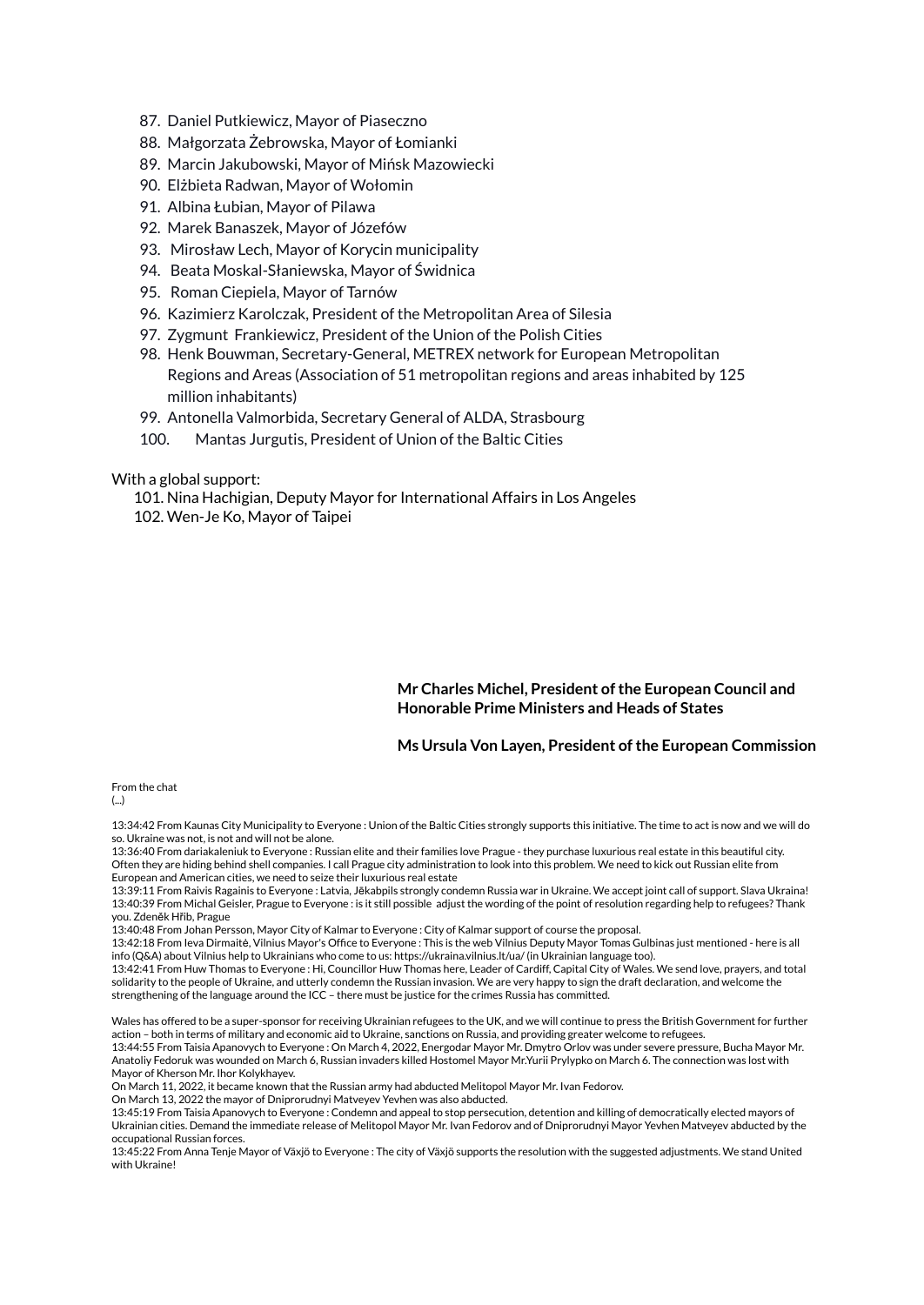13:47:15 From Michal Glaser to Marseille(Direct Message) : YES hat's you suggestion?: is it still possible adjust the wording of the point of resolution regarding help to refugees? Thank you. Zdeněk Hřib, Prague —

13:47:45 From Antonella Valmorbida - ALDA to Everyone : For our italian participants, www.alda-europe.eu translated the resolution in IT. But without the yellow changes proposed this morning

13:48:01 From Caroline Schep GPM to Everyone : Is it possible to condemn the abduction of Ukrainian mayors aimed at destroying democratically legitimate structures at the local level.

13:48:14 From Jakub Mazur- METREX; Wroclaw to Everyone : Greeting from METREX, very supportive European network, representing 100 million inhabitants. We need to be more pragmatic. Its time to act. Two perspective: ad hoc and long-term

Right now as a Polish cities directly hosting 1,5 million of Ukrainian refuges we need your support in the area of organizing the transport and accommodation of immigrants for whom we are not able to guarantee appropriate conditions.

Material aid is mainly equipment: camp beds, blankets, but also equipment that we can provide to civil defense in Ukraine - bulletproof vests, dressings and medical supplies, military provisions, helmets, power generators

Financial aid: these are foundations dedicated and transparent in their activities for years for the Ukrainian minority and community Long-term help is the organization of work, education and development opportunities for those who will stay and for their families METREX and Wrocław is ready to cooperate today. Please contact us directly

13:49:32 From Jakub Mazur- METREX; Wroclaw to Everyone : Yesterday we also discussed it with Frans Timmermans and Andrej Savoy.

13:50:24 From Aires Pereira - Mayor of Póvoa de Varzim, Portugal to Everyone : could you please share on this chat the draft resolution in english version?

13:50:30 From Jakub Mazur- METREX; Wroclaw to Everyone : Unfortunately I have to leave. SLAVA UKRAINI!

13:50:39 From Michal Glaser to Everyone : To Prague: Yes, please give us the suggestions (is it still possible adjust the wording of the point of resolution regarding help to refugees? Thank you. Zdeněk Hřib, Prague)

13:50:49 From Burkhard Jung, Leipzig, Germany to Everyone : Maybe we can add after "The guilty must be punished" a new paragraph:"With great respect we see unbelievable courageous resistance in Russian cities. We totally support these democratic forces in Russia."

13:51:10 From Lars Vikinge to Everyone : The city of Linköping in Sweden strongly supports the proposed text with the additionen proposals that has been presented so far.

13:51:52 From Tomas Gulbinas to Everyone : On behalf of Vilnius, I suggest adding a sentence at the end of the draft Resolution:"We invite the European Commission to speedily provide its opinion on the application of Ukraine to become a member of the European Union."

13:52:19 From Carlos's iPad (2) to Everyone : Hello everybody. I'm the Mayor of Lisbon and will have to leave in 5 min. All my solidarity to the people of Ukraine. Count on Lisbon. We are with you

13:52:39 From Odile Huiban to Everyone : On behalf of the mayor of LYON, I would like to announce that the Mayor will sign the joint call of eureopean Mayors. Currently, the local Conuncil is voting an aid of 30 000 € to the humanitarian organisations in Ukraine.

13:54:16 From Henk Bouwman METREX to Everyone : METREX info@eurometrex.org

13:54:43 From Michal Glaser to Everyone : Perfect, thank you: Maybe we can add after "The guilty must be punished" a new paragraph:"With great respect we see unbelievable courageous resistance in Russian cities. We totally support these democratic forces in Russia." 13:55:22 From camusjyv to Everyone : Yes, let's add this

13:57:23 From Cllr Bev Craig- Leader of Manchester to Michal Glaser(Direct Message) : Dear Michal, I am afraid I will have to leave just after 1pm 13:57:44 From dariakaleniuk to Everyone : "With great respect we see unbelievable courageous resistance in Russian cities" - honestly from Ukraine we don't see this "unbelievable courageous resistance in Russian cities". This war is supported by majority of Russian population. Those who are opposing are in huge minority.

13:58:37 From Antonella Valmorbida - ALDA to Everyone : This was the opening of our Agency in Mariupol. A european flag on the municipality door !

13:59:00 From Antonella Valmorbida - ALDA to Everyone : They are paying a high price for this !

13:59:09 From Minna Arve to Everyone : City of Turku fully supports the resolution. We have already agreed on 150.000€ support to humanitarian help to Ukraine and Finnish cities have agreed more than 1,5m€ support altogether.

All solidarity from me and from our city council to the people of Ukraine and all mayors in Ukraine taking care of their residents.

13:59:34 From Burkhard Jung, Leipzig, Germany to Everyone : We Know, but we have to strengthen this minority.

14:01:13 From Aires Pereira - Mayor of Póvoa de Varzim, Portugal to Everyone : The Municipality of Póvoa de Varzim (Portugal) would like to express its strong support to the Ukranian people and to the approval of the proposed resolution. Thank you for the opportunity of participating in this important meeting. We stand united!

14:01:32 From Erik Rostoft to Everyone : In Kristiansand we have decided to facilitate up to 1000 refugees for this war as well as NOK 1 millon to support Critical help. We are now woring closely With several national and local volutary organization to arrange the pracical issues.

14:02:04 From Marseille to Everyone : Marseille will speak as a french city after Oslo as planned if it's possible. thank you very much. 14:02:45 From Tomas Gulbinas to Everyone : Sorry, I have to disconnect now. Thank you for your leadership, Mayor Dulkiewicz

14:04:28 From Burkhard Jung, Leipzig, Germany to Everyone : Today we have nearly 4000 refugees in my City. We support them and the aid for Ukraine and our sister City Kiew with 9 Mio€ from our Budget.

14:06:26 From Taisia Apanovych to Everyone : Ukraine is grateful to all the support and assistance from the EU. The only important thing now is CLOSING THE SKY OVER UKRAINE. If the EU Mayors declaration could also contain the appeal to EU national authorities as well as EC to push forward the urgent need to close Ukrainian sky – it would definitely ease the migrants pressure on the EU, save EU funds for future rebuilding of Ukraine and of course it would prevent unnecessary deaths of civilians trapped by the humanitarian catastrophe in center of Europe.

14:06:29 From Ritva Viljanen to Everyone : City of Vantaa supports the resulution. We agree also to add the text conserning mayors in Ukraine. Vantaa and the six biggest cities in Finland cave 1,5 million euro to humarian support to Ukraine.

14:10:31 From iPhone von Stadt to Everyone : City of ulm (Germany) Supports the Resolution

14:12:19 From Jouko Hautamäki (City of Pori) to Everyone : Unfortunately, the Mayor of Pori is not available today, but I am sure she will reiterate my full support for the resolution on behalf of our city.

14:12:21 From Rainer Kern, Mannheim/Germany to Everyone : Mayor Peter Kurz, City of Mannheim, Germany supports and signs the declaration. 14:14:06 From Burkhard Jung, Leipzig, Germany to Everyone : Rafal, thank you so much! Germany will support you und is ready to host refugees.

14:14:19 From Rytis Račkauskas / Mayor of Panevėžys to Everyone : Mayor Rytis Račkauskas, City of Panevėžys, Lithuania fully supports and signs the declaration.

14:14:27 From Antonella Valmorbida - ALDA to Everyone : At the Conference of the future of Euorpe Plenary, last week, ALDA reported the voice of EU local authorities and civil society for Ukraine. We also supported an immediate coordination for the refugee crisis, now and the future ones. They will be

14:16:24 From Nuno Gouveia - Braga to Everyone : Mayor Ricardo Rio, from Braga, Portugal, supports and of course signs the declaration. 14:16:49 From makelju to Everyone : City of Espoo also supports the resolution with the suggested adjustments. Espoo and the six biggest cities in Finland cave 1,5 million euro to humarian support to Ukraine. Independense is a very important value to us.

14:17:15 From Anders Josefsson to Everyone : The city of Lulea, Sweden of course supports the declaration.

now addressing the members for very practical and hands-on help! All the best, L'Union Fait la Force

14:17:57 From Joan Chicón (Terrassa) to Everyone : Hi on behalf of Terrassa City we of course supports also the declaration and wil sign it. 14:20:13 From Jānis Baiks to Everyone : The city of Valmiera (Latvia) fully supports the suggested text for joint resolution!

14:20:28 From Matti Helimo, Tampere Finland to Everyone : City of Tampere supports the resolution. The city gave 150.000€ to support Ukraine. People in Tampere are helping many ways and the city is co-operating with the 3rd sector to help refugees. We start teaching groups for ukraine children in Tampere. We also want to offer hobbies for children in co-operation with local sport clubs. Thank you colleagues for the meeting. 14:23:16 From Henk Bouwman METREX to Everyone : METREX supports the declaration on behalf of 51 Metropolitan Regions and Areas. We are